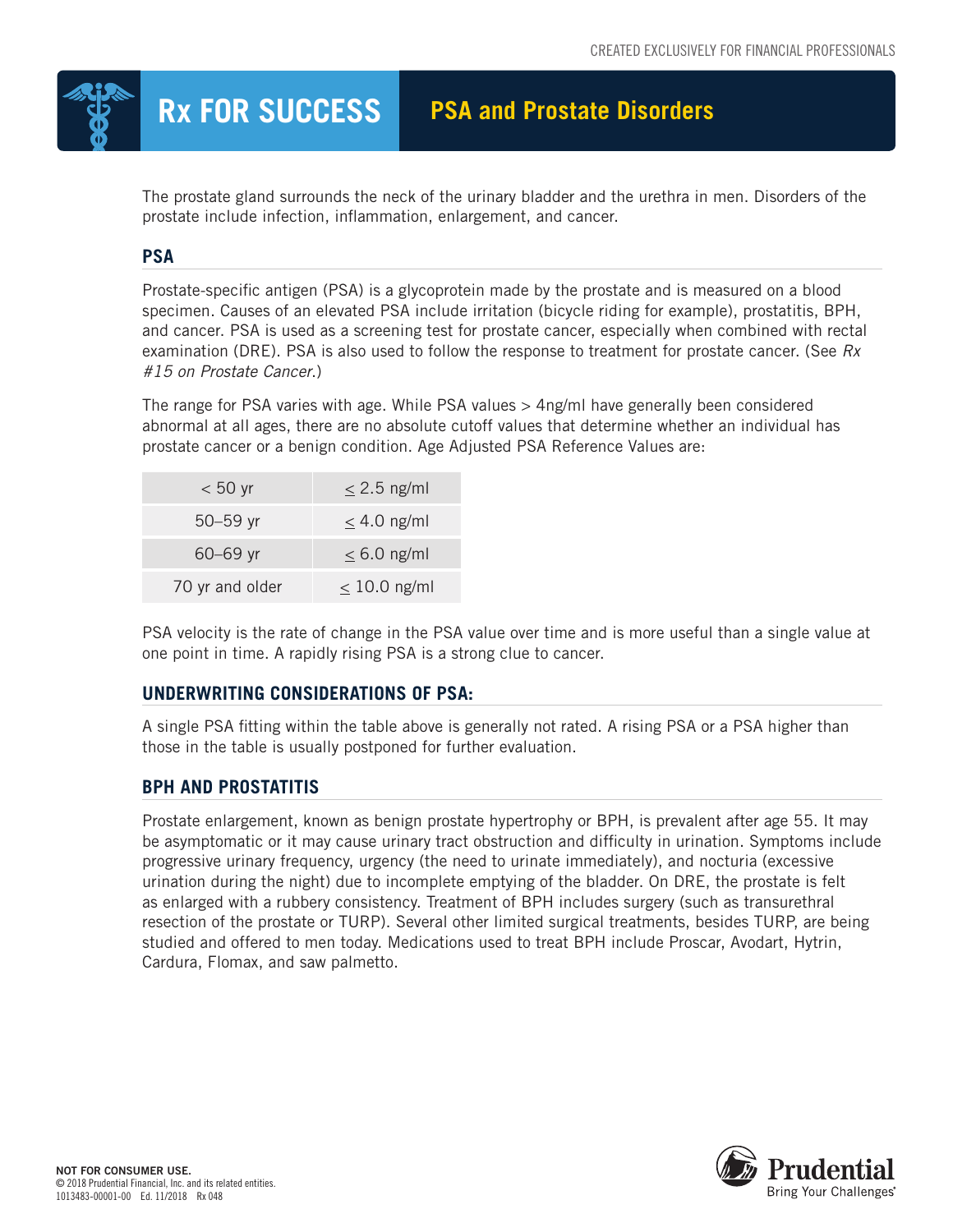Acute prostatitis is short term inflammation of the prostate, most often caused by nonspecific organisms. It is treated with antibiotics. Chronic prostatitis is inflammation of longer duration and may be or may not be infectious. The cause is often unknown. Like BPH, prostatitis can be asymptomatic or can cause symptoms of urinary tract irritation. If severe, infections of the prostate can lead to fever and sepsis.

#### **UNDERWRITING CONSIDERATIONS OF BPH AND OF ACUTE OR CHRONIC PROSTATIS:**

These conditions are generally not rated once cancer has been ruled out and when there are no other urinary tract difficulties or sexually transmitted disease.

#### **HIGH GRADE PROSTATIC INTRAEPITHELIAL NEOPLASIA (PIN) AND ATYPICAL SMALL ACINAR PROLIFERATION (ASAP)**

A prostate biopsy is usually done to evaluate an abnormal PSA or DRE. Commonly reported findings include conditions such as BPH, prostatitis, PIN, ASAP, or cancer. High grade PIN is a pre-malignant condition and may be a clue to co-existent cancer in a location that was missed by the biopsy needle. ASAP indicates an even greater risk for co-existent cancer than high grade PIN, and is usually managed with a follow-up biopsy.

#### **UNDERWRITING CONSIDERATIONS OF HIGH GRADE PIN AND ASAP:**

| <b>HIGH GRADE PIN</b>               |          |  |
|-------------------------------------|----------|--|
| Postpone minimum 1 year from biopsy |          |  |
| Current age $< 50$                  | Reject   |  |
| Current age 50-64 with stable PSA   | Table B  |  |
| Current age 65+ with stable PSA     | $\Omega$ |  |
| <b>Others</b>                       | Reject   |  |

## ASAP - REFER TO Rx 15 ON PROSTATE CANCER. GLEASON 2 ACTIVE SURVEILLANCE

Factors that influence the rating (up or down) include: length of observation for stability (as noted above, minimum 1 year for PIN and 3 years for ASAP) in PSA pattern and the results of additional prostate biopsies.

*To get an idea of how a client with a history of PSA and Prostate Disorders would be viewed in the underwriting process, use the Ask "Rx"pert Underwriter on the next page for an informal quote.*

This material is intended for insurance informational purposes only and is not personal medical advice for clients. Rates and availability will vary based on the satisfaction of our underwriting criteria. Underwriting rules are subject to change at our discretion.

Life Insurance issued by The Prudential Insurance Company of America and its affiliates, Newark, NJ.